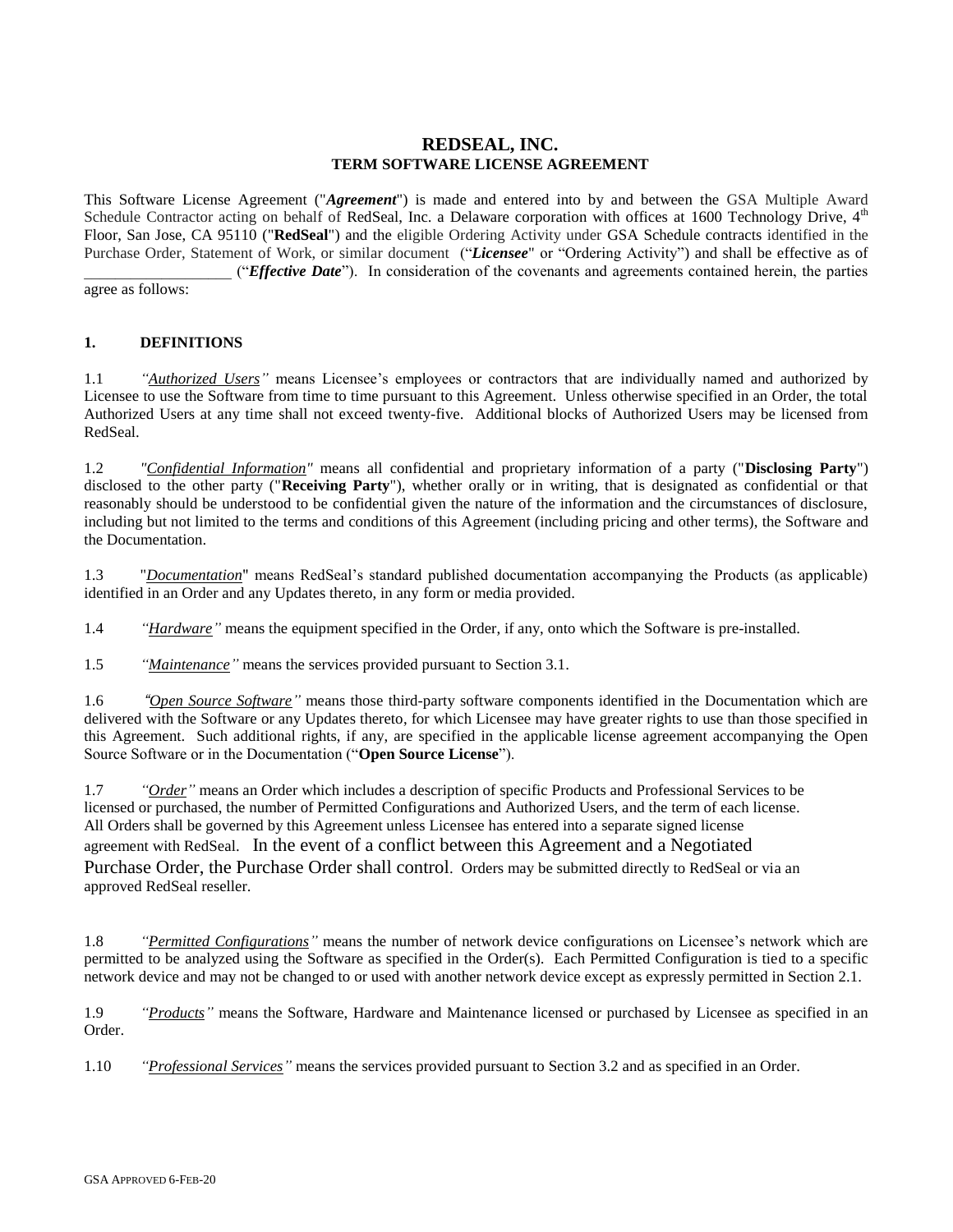1.11 "*Software*" means RedSeal's proprietary software program(s) described in the applicable Order, in object code form, and any Updates thereto.

1.12 *"Plugin"* means RedSeal software modules that facilitate the Product's ability to work with specific network devices from various third party vendors.

1.13 "*STIG*" means Security Technical Implementation Guides Module that Licensee may purchase and that are periodically updated for Licensees with a current STIG Maintenance contract.

1.14 "*TRL*" means Threat Reference Library that Licensee may purchase and that is periodically updated for Licensees with a current Maintenance contract.

1.15 "*Updates"* means maintenance releases and error corrections to the Software and/or Documentation which are generally provided by RedSeal to customers receiving Maintenance at no additional charge. Updates do not include releases, improvements, and enhancements for which RedSeal charges separately or extra as determined by RedSeal in its sole discretion.

#### **2. LICENSES**

2.1 *License Grant*. Subject to the terms and conditions of this Agreement, RedSeal hereby grants Licensee during the term specified for such license in the Order, a personal, non-exclusive, non-transferable (except as specified herein) license, without the right of sublicense, to (i) install and have its Authorized Users use the Software for the Permitted Configurations and (ii) to reproduce and use the Documentation, for Licensee's internal business purposes only. The Software may be used on the Hardware or on hardware which complies with the specifications for hardware set forth in the Documentation. In the event that the network device on which a Permitted Configuration has been used is retired from production use on an ongoing basis, Licensee may transfer its use of the Software to a new network device for ongoing use. Otherwise, no other changes may be made to the network devices allocated for use of the Software unless otherwise agreed upon in writing by RedSeal. Licensee may have greater rights to the Open Source Software as described in the applicable Open Source License. To obtain a copy of the source code for the Open Source Software, please contact RedSeal. If more than the licensed number of Authorized Users require use of the Software, additional blocks of Authorized Users may be licensed from RedSeal.

2.2. *Restrictions*. Except for the limited license rights expressly granted in Section 2.1, RedSeal reserves all rights in and to the Software and Documentation. Except as expressly permitted herein, Licensee shall not (i) reproduce, modify, translate or create any derivative work of all or any portion of the Software or Documentation, (ii) sell, rent, lease, loan, provide, distribute or otherwise transfer all or any portion of the Software or Documentation to a third party, (iii) reverse engineer, reverse assemble or otherwise attempt to gain access to the source code of all or any portion of the Software (other than the Open Source Software) except to the extent expressly permitted by law, (iv) remove, alter, cover or obfuscate any copyright notices, trademark notices or other proprietary rights notices placed or embedded on or in the Products; (v) unbundle any components of the Software; (vi) exceed the number of Authorized Users having use of the Software; or (vii) cause or permit any third party to do any of the foregoing. In addition, Licensee shall not use the Products for the benefit of any third party, including but not limited to as an application service provider, for third-party training, or time-sharing or service bureau use. Notwithstanding the foregoing, Licensee may make a reasonable number of copies of the Software for backup purposes provided that such copies shall include all copyright and other intellectual property rights notices that appear on the original. If Licensee is a European Union ("EU") resident, information necessary to achieve interoperability of the Software with other programs within the meaning of the EU Directive on the Legal Protection of Computer Programs is available from RedSeal upon written request.

2.3 *Subscription Licenses.* In lieu of a perpetual license, Licensee may purchase an annual subscription license as specified in the Order ("*Subscription License*"). All Subscription Licenses include Maintenance at no additional charge. Licensee's Subscription License will begin on the date the license key is issued for the Subscription License and may be renewed for an additional annual term (or such other period as specified in the Order) by both parties executing an option to extend, or a new Purchase Order in writing.

2.4 *Audit*. RedSeal reserves the right, once per annual period, subject to Government security requirements, upon reasonable prior notice to Licensee and during Licensee's normal business hours, to audit Licensee's use of the Products to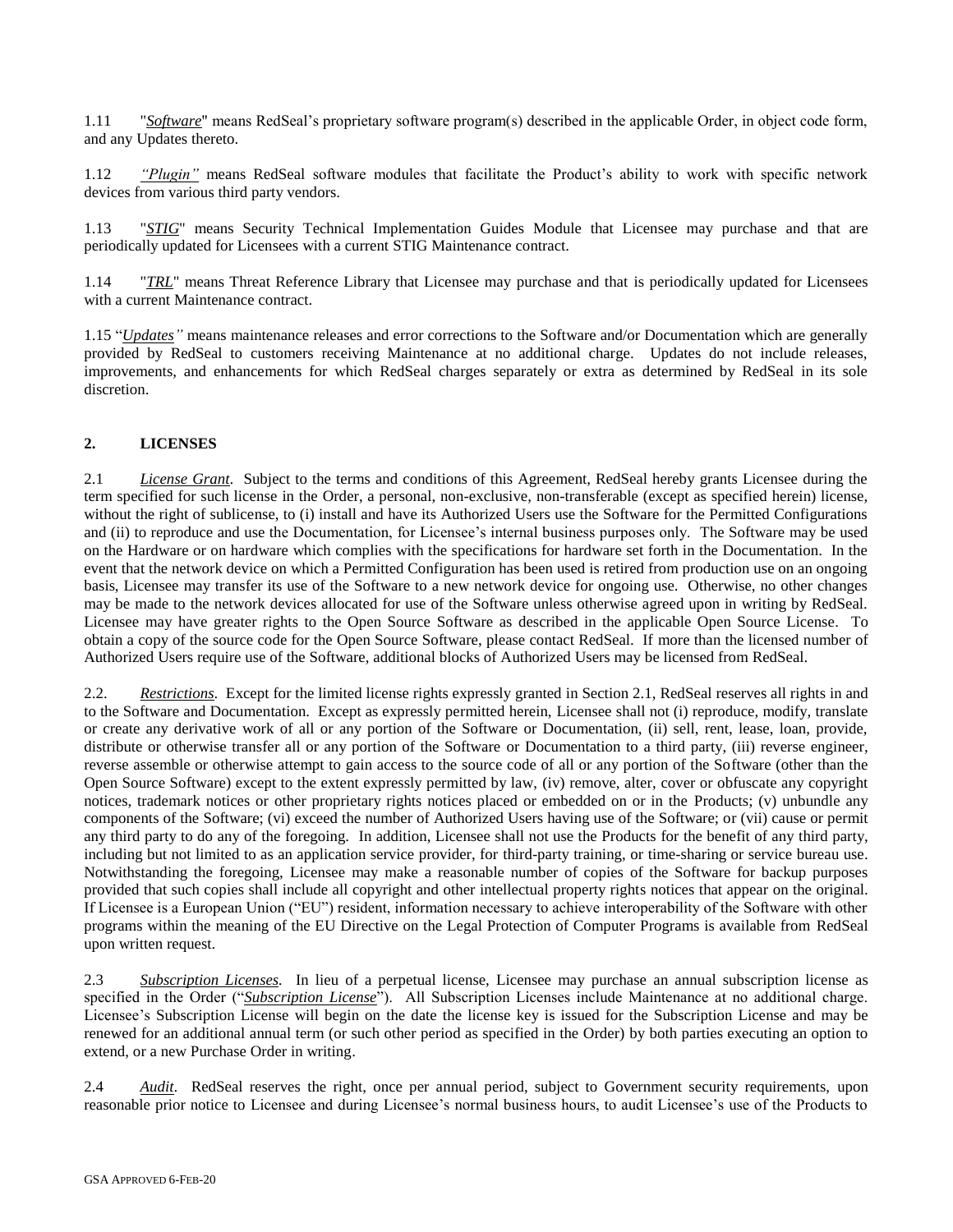verify compliance with this Agreement. In the event that any audit reveals noncompliance with this Agreement, including but not limited to use of the Products on other than the Permitted Configurations or in excess of the number of Authorized Users, Licensee shall promptly pay RedSeal any shortfall plus accrued interest in accordance with the Prompt Payment Act. This does not limit any other remedies that RedSeal may have under this Agreement or otherwise.

#### **3. MAINTENANCE AND PROFESSIONAL SERVICES**

3.1. *Maintenance*. Maintenance for perpetual licenses may be purchased for one-year terms (each a **"Maintenance Term**"). Provided Licensee has purchased Maintenance or has a Subscription License, RedSeal will provide the Maintenance specified in Exhibit A during the Maintenance Term or term of the Subscription License. If Licensee has not renewed its Maintenance contract, then the License will still be valid but RedSeal will not provide Maintenance as specified in Exhibit A. Hardware maintenance is available for annual periods not to exceed three years following date of the Hardware purchase. RedSeal agrees to make Maintenance for Software available for at least three years following the first delivery date of the particular Software to Licensee at RedSeal's GSA Pricelist rates. If Licensee has purchased Maintenance for an individual Product deployment under more than one service level (e.g. Basic for some network devices and Premium for others), the lowest class of Maintenance purchased will govern support for such Product deployment. If Licensee has staggered Maintenance renewal dates for network device licenses, then all licensed network devices must be covered by a current Maintenance contract to obtain Maintenance from RedSeal.

3.2. *Professional Services*. Licensee may order training, configuration and other Professional Services from RedSeal from time to time. All materials created by RedSeal and all intellectual property rights created in connection with such Professional Services shall be the sole property of RedSeal. The fees for all Professional Services shall be specified in the applicable Order in accordance with the GSA Schedule Pricelist. Professional Services must be used within one year following the date of purchase or remaining days will be forfeited.

## **4. WARRANTY AND DISCLAIMER OF WARRANTY**

4.1. *Limited Warranty*. RedSeal warrants that (a) the Hardware and Software, as delivered, will perform substantially in accordance with the applicable Documentation for a period of ninety days from the date of initial delivery to Licensee and that any Maintenance and Professional Services shall be performed in a professional manner. RedSeal makes no warranty that the operation of the Products will be uninterrupted or error-free, that the Products will meet Licensee's requirements or that the Products will operate in combination with hardware or software not provided by RedSeal. In the event that the Products or Professional Services do not conform with the above warranties, RedSeal's entire liability and Licensee's sole remedy shall be for RedSeal to (i) with respect to Software, use its reasonable efforts to correct any reproducible error confirmed by RedSeal; provided, however, that Licensee acknowledges that RedSeal may not be able, and shall have no obligation, to correct all errors or (ii) with respect to Maintenance or and Professional Services, re-perform such Maintenance or and Professional Services at no additional charge to Licensee. In the event the Hardware does not conform to the above warranties, RedSeal's entire liability and Licensee's sole remedy shall be for RedSeal to provide repaired or replacement Hardware to Licensee. RedSeal's warranty shall not extend to errors that result from: (i) Licensee's failure to implement any Updates which are provided by RedSeal; (ii) use of the Products other than in accordance with the Documentation; (iii) any alterations of or additions to the Products performed by parties other than RedSeal; (iv) use of the Products in a manner for which they were not designed or outside the scope of this Agreement; (v) accident, negligence, or misuse of the Products by any party other than RedSeal; or (vi) combination of the Products with other products not supplied by RedSeal.

4.2. *Disclaimer of Warranties***.** EXCEPT AS EXPRESSLY SPECIFIED IN THIS SECTION 4, REDSEAL AND ITS LICENSORS PROVIDE THE PRODUCTS AND PROFESSIONAL SERVICES "AS IS" AND EXPRESSLY DISCLAIM ANY WARRANTIES, TERMS OR CONDITIONS, EXPRESS, IMPLIED, STATUTORY OR OTHERWISE, WITH RESPECT TO THE PRODUCTS, OR ANY PART THEREOF OR ANY PROFESSIONAL SERVICES PROVIDED HEREUNDER, INCLUDING WITHOUT LIMITATION ANY IMPLIED WARRANTIES, TERMS OR CONDITIONS OF MERCHANTABILITY, FITNESS FOR A PARTICULAR PURPOSE, NONINFRINGEMENT, OR THOSE ARISING FROM COURSE OF PERFORMANCE, DEALING, USAGE OR TRADE.

4.3. *Preproduction Releases*. With Licensee's consent, RedSeal may provide Licensee with a preproduction release of Products (often labeled "beta release") for evaluation purposes only. These releases are not suitable for production use. Such releases are provided on an "AS IS" basis and are not warranted.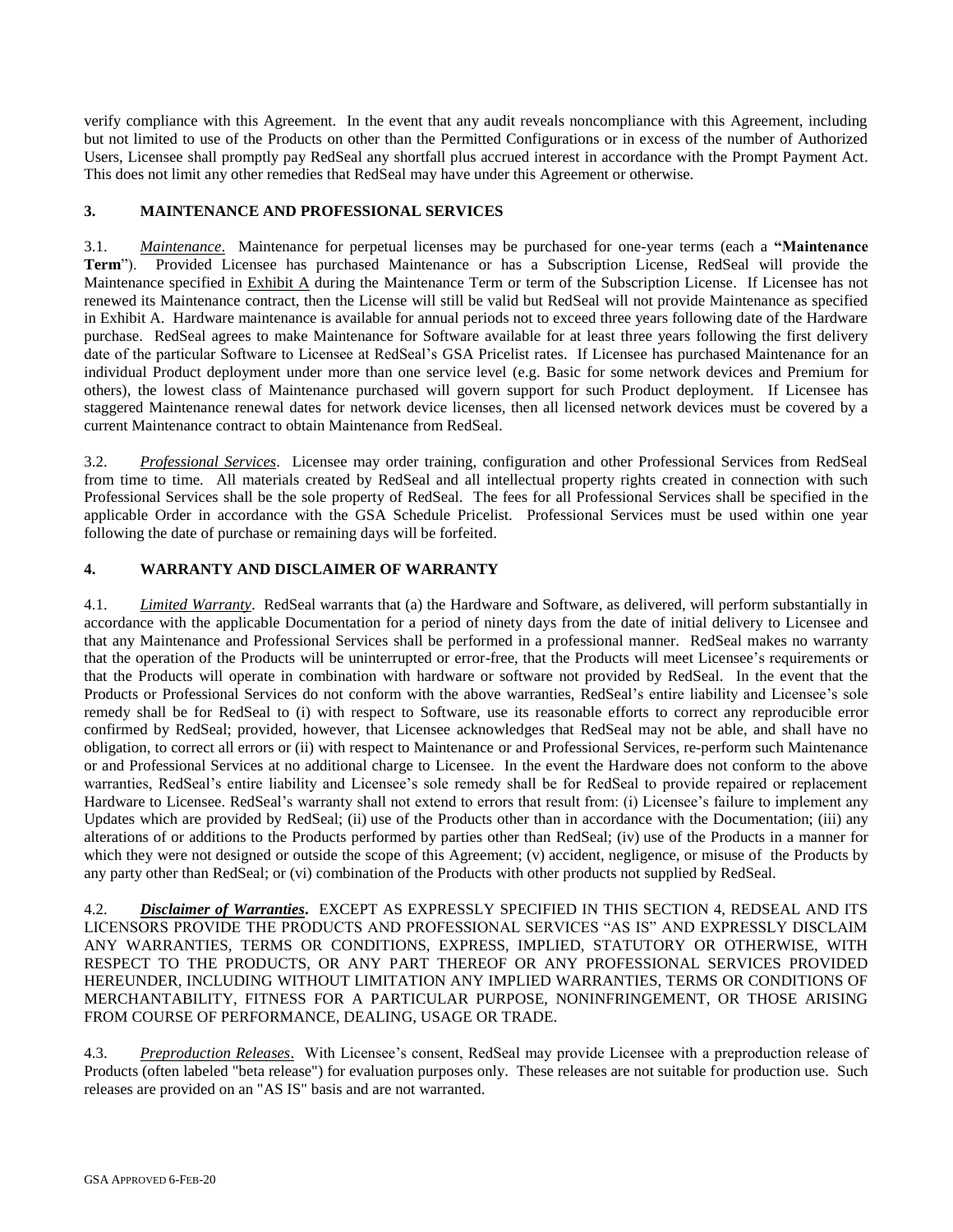4.4 *Licensee Warranties*. Licensee warrants that (i) it has the authority to enter into this Agreement and to comply with its obligations hereunder and (ii) it shall at all times fully comply with all laws and regulations applicable with respect to any use of the Products and Professional Services.

## **5. LIMITATION OF LIABILITY**

REDSEAL AND ITS SUPPLIERS SHALL NOT BE LIABLE TO LICENSEE FOR ANY INDIRECT, INCIDENTAL, CONSEQUENTIAL, SPECIAL, OR EXEMPLARY DAMAGES, INCLUDING BUT NOT LIMITED TO LOSS OF USE, LOSS OF REVENUE OR ANTICIPATED PROFITS, BUSINESS DISRUPTION, LOST BUSINESS, OR DAMAGE TO SYSTEMS, DATA, OR PROGRAMS ARISING OUT OF THIS AGREEMENT EVEN IF ADVISED OF THE POSSIBILITY OF SUCH DAMAGES. THE LIABILITY OF REDSEAL AND ITS SUPPLIERS HEREUNDER SHALL IN NO EVENT EXCEED THE FEES PAID BY LICENSEE FOR THE PRODUCTS. THIS LIMITATION APPLIES TO ALL CAUSES OF ACTION, WHETHER IN CONTRACT, TORT, STRICT LIABILITY OR OTHERWISE. THIS DISCLAIMER OF LIABILITY WILL NOT BE AFFECTED IF ANY REMEDY PROVIDED HEREIN FAILS OF ITS ESSENTIAL PURPOSE AND SHALL APPLY TO THE MAXIMUM EXTENT PERMITTED BY LAW. THE FOREGOING LIMITATION OF LIABILITY SHALL NOT APPLY TO (1) PERSONAL INJURY OR DEATH RESULTING FROM LICENSOR'S NEGLIGENCE; (2) FOR FRAUD; OR (3) FOR ANY OTHER MATTER FOR WHICH LIABILITY CANNOT BE EXCLUDED BY LAW. BECAUSE SOME JURISDICTIONS DO NOT ALLOW THE EXCLUSION OF LIABILITY FOR CONSEQUENTIAL OR INCIDENTAL DAMAGES, THE FOREGOING LIMITATION MAY NOT APPLY TO LICENSEE.

## **6. PROPRIETARY RIGHTS**

The Software and Documentation are licensed, not sold. All right, title, and interest in and to the Software and Documentation and in any ideas, know-how, and programs which may be developed by RedSeal in the course of providing Maintenance or Professional Services, including any enhancements or modifications and all intellectual property rights embodied therein, (other than Licensee's Confidential Information) will at all times remain the property of RedSeal or its licensors. Licensee hereby acknowledges that the Products are protected by the copyright laws and other laws pertaining to intellectual property and proprietary rights in the United States and other countries. Licensee is aware that this Agreement confers only the right to use the Products while this Agreement and the specified licenses are in effect. It does not convey any rights of ownership in or to the Software or Documentation.

## **7. CONFIDENTIALITY**

7.1. *Treatment of Confidential Information*. Receiving Party will protect the Confidential Information of Disclosing Party with the same degree of care as it uses to protect its own Confidential Information of like kind, but in no event with less than a reasonable degree of care. Receiving Party will not use or disclose Disclosing Party's Confidential Information except as permitted in this Section or for the purpose of performing obligations under the Agreement. The Confidential Information may be disclosed only to employees or contractors of Receiving Party with a "need to know" and who are instructed and agree not to disclose the Confidential Information and not to use the Confidential Information for any purpose, except as set forth herein. Receiving Party may disclose the Disclosing Party's Confidential Information to the extent such disclosure is required by order or requirement of a court, administrative agency, or other governmental body, provided that the Receiving Party provides prompt written notice thereof to the Disclosing Party (to the extent legally permitted) and assistance to enable the Disclosing Party to seek a protective order or otherwise prevent or restrict such disclosure. The confidentiality obligations of each party will survive expiration or termination of the Agreement for a period of three (3) years. RedSeal recognizes that Federal agencies are subject to the Freedom of Information Act, 5 U.S.C. 552, which may require that certain information be released, despite being characterized as "confidential" by the vendor.

7.2. *Exclusions*. Confidential Information does not include information that (a) is or becomes publicly available through no act or omission of the Receiving Party; (b) the Disclosing Party discloses to third parties without restriction on disclosure; (c) is disclosed to the Receiving Party by a third party without restriction on disclosure and without breach of a nondisclosure obligation; (d) is independently developed by the Receiving Party without use of the Confidential Information of the Disclosing Party; or (e) is previously known to the Receiving Party without nondisclosure obligations as evidenced by written records.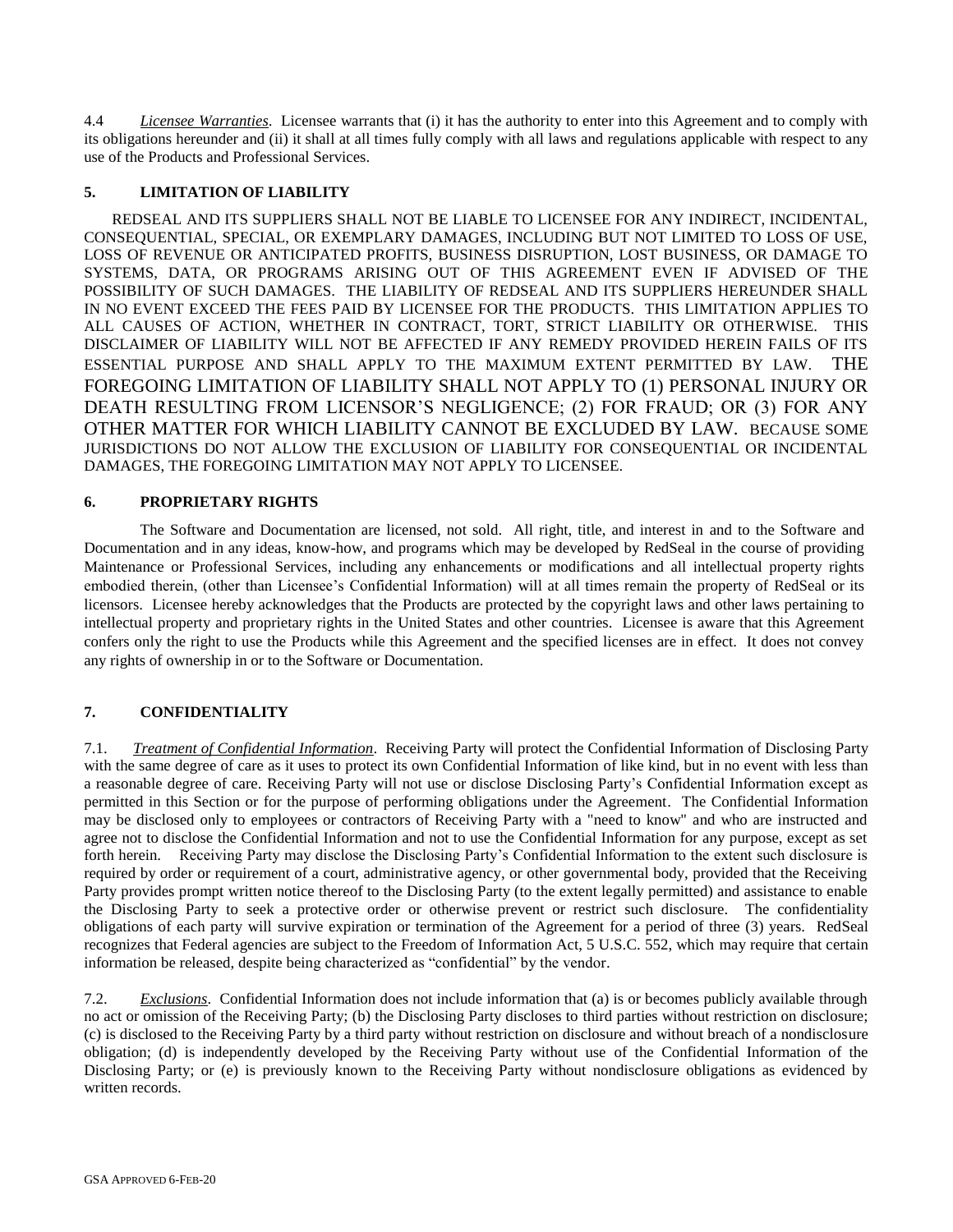#### 7.3. *Reserved*.

7.4 *Return of Confidential Information*. On Disclosing Party's written request or upon expiration or termination of this Agreement for any reason, the Receiving Party will promptly return or destroy, at Disclosing Party's option, all Confidential Information of Disclosing Party in any form or media and provide a written statement to Disclosing Party certifying the return or destruction of such Confidential Information.

#### **8. INTELLECTUAL PROPERTY RIGHT INDEMNITY**

RedSeal shall have the right to intervene to defend or settle, at its option, any action brought against Licensee and its officers, directors and employees, to the extent it is based on a claim that the Software as delivered to Licensee infringes any (a) copyright, trademark or trade secret of a third party or (b) patent enforceable within the United States. RedSeal will pay resulting costs and damages (including reasonable legal fees) finally awarded against Licensee in such action which are attributable to such claim. Licensee agrees that RedSeal shall be released from the foregoing obligation unless Licensee provides RedSeal with (i) prompt written notice of any such claim or action, (ii) control and authority over the defense or settlement of such claim or action, and (iii) proper and full information and assistance to settle and/or defend any such claim or action at RedSeal's expense. Nothing contained herein shall be construed in derogation of the U.S. Department of Justice's right to defend any claim or action brought against the U.S., pursuant to its jurisdictional statute 28 U.S.C. §516. Should any Software become, or in RedSeal's opinion be likely to become, the subject of such a claim, or in the event RedSeal wishes to minimize its potential liability hereunder, RedSeal shall, at its option and expense: (i) procure for Licensee the right to use the Software as provided herein, (ii) replace the Software with non-infringing, functionally equivalent software; (iii) suitably modify the Software so that it is not infringing; or (iv) accept return of the Software and refund the fees paid for such Software to Licensee, as amortized over a three (3) year period on a straight line basis. RedSeal shall have no obligation with respect to any claim, action or proceeding arising in whole or in part from (a) modification of the Products by anyone other than RedSeal, (b) use of the Software in combination or conjunction with any equipment, data, devices or software not provided by RedSeal where in the absence of such combination the Software would not have been infringing, (c) use of the Software in a manner other than for which it was intended or outside the scope of this Agreement, or (d) use of other than the then-most current release of the Software or if such infringement or claim would have been prevented by the use of such current release.

THE PROVISIONS OF THIS SECTION 8 SET FORTH REDSEAL'S SOLE AND EXCLUSIVE OBLIGATIONS, AND LICENSEE'S SOLE AND EXCLUSIVE REMEDIES, WITH RESPECT TO INFRINGEMENT OR MISAPPROPRIATION OF INTELLECTUAL PROPERTY RIGHTS OF ANY KIND.

#### **9. TERM AND TERMINATION.**

9.1. *Term.* This Agreement shall continue in effect until terminated. Subscription Licenses will expire on the date specified for expiration in the Order. Perpetual licenses will remain in effect unless terminated pursuant to this Section 9.

- 9.2. *Reserved*.
- 9.3. *Reserved*.

9.4. *Effect of Termination or Expiration.* Except as otherwise provided herein, upon termination or expiration of any license or this Agreement, Licensee shall immediately cease using the Confidential Information and Products provided under such license, and within five (5) days thereafter, return to RedSeal at Licensee's expense or at RedSeal's request, destroy all copies of the Confidential Information and Products (including copies in any storage media), and provide written confirmation thereof. This requirement applies to all copies in any form, partial or complete, and whether or not merged into other materials.

9.5. *Survival*. The following obligations will survive termination of this Agreement for any reason: Sections 2.2, 2.4, 4.2, 5, 6, 7, 8, 9, 11 and 12.

## **10. PUBLICITY.**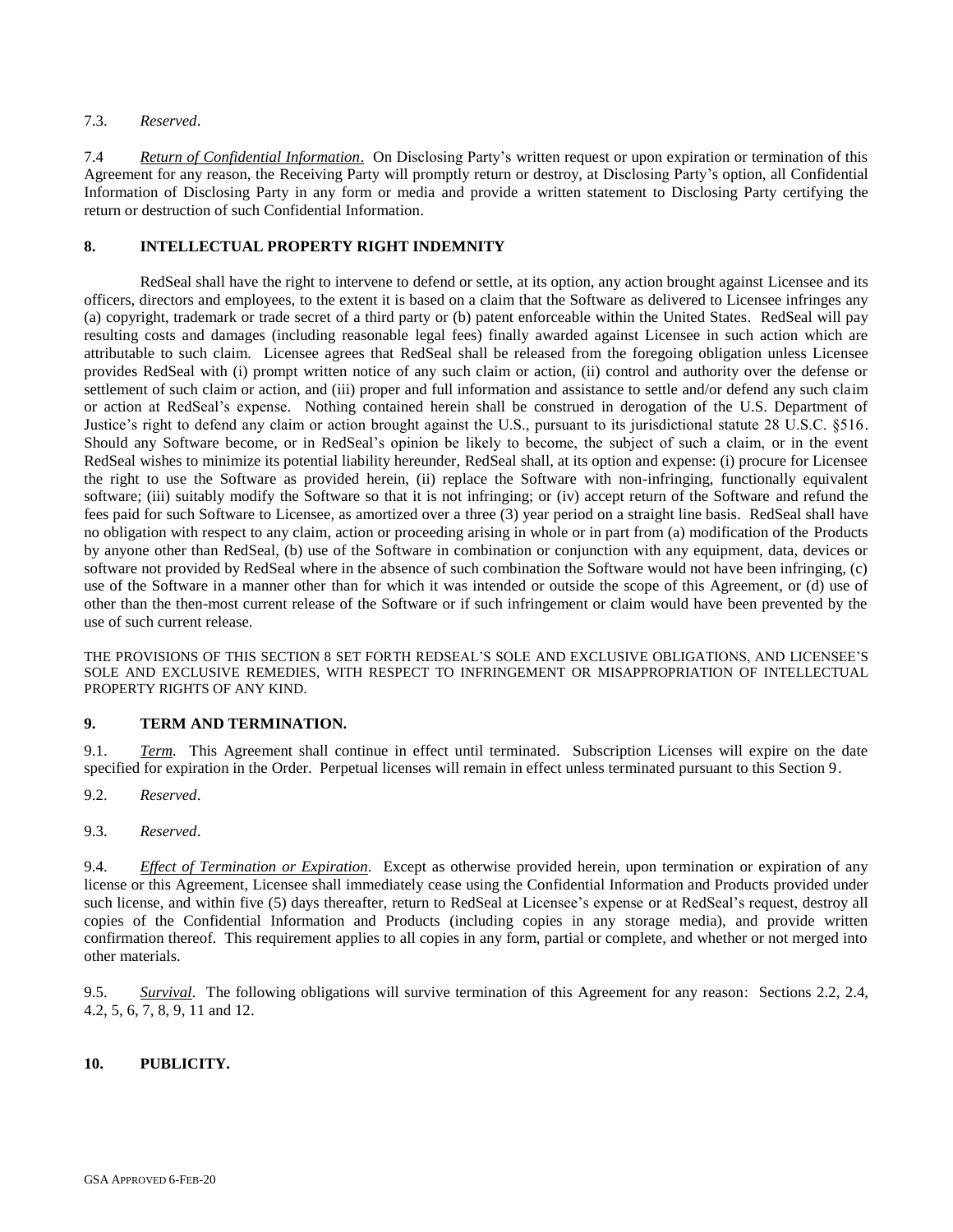Licensee agrees that RedSeal may identify Licensee as a customer of RedSeal in marketing materials and on the RedSeal website to the extent permitted by the General Services Acquisition Regulation (GSAR) 552.203-71 and with Licensee's prior written consent.

**11. PRICE AND PAYMENT.** The provisions of this Section 11 apply only to the extent that Licensee is placing an Order directly with RedSeal and does not apply to Orders placed via a RedSeal reseller.

11.1 *Fees*. Licensee agrees to pay RedSeal the fees set forth in the applicable Order. All prices are in U.S. Dollars and are exclusive of any applicable taxes, levy, tariff and customs duty and are nonrefundable except as specified herein. All payments are due within thirty days of issuance of the invoice receipt date. Late payments will bear interest at the rate indicated by the Prompt Payment Act (31 USC 3901 et seq) and Treasury regulations at 5 CFR 1315.

11.2 *Taxes.* RedSeal shall state separately on invoices taxes excluded from the fees, and the Ordering Activity agrees either to pay the amount of the taxes (based on the current value of the equipment) or provide evidence necessary to sustain an exemption, in accordance with FAR 52.229-1 and FAR 52.229-3.

11.3 *Expenses*. Ordering Activity agrees to pay travel expenses incurred by RedSeal for any Professinal Services ordered by Ordering Activity in accordance with Federal Travel Regulation (FTR)/Joint Travel Regulations (JTR), as applicable, Ordering Activity shall only be liable for such travel expenses as approved by Ordering Activity and funded under the applicable ordering document.

11.4 *Shipment*. When physically shipped to Licensee, shipments will be made Ex Works (Incoterms 2020), RedSeal's shipping dock.\* Licensee will pay all costs relating to transportation, delivery and insurance and will bear the risk of loss while materials are in transit. Normal delivery of the Software and Documentation will be through electronic download.

*\* Ex-works terms make the seller responsible to place the goods at the disposal of the buyer at the seller's facilities or any other named place. Delivery occurs when goods are placed for the buyer's disposal without necessarily to be loaded.*

## **12. GENERAL**

12.1. *Assignment.* The Anti-Assignment Act, 41 USC 6305, prohibits the assignment of Government contracts without the Government's prior approval. Procedures for securing such approval are set forth in FAR 42.1204.

12.2. *Governing Law.* This Agreement is governed, construed, and enforced in accordance with the Federal laws of the United States. The United Nations Convention on Contracts for the International Sales of Goods and the Uniform Computer Information Transactions Act (UCITA) are specifically excluded.

12.3. *Reserved.*

12.4. *Reserved.*

12.5. *Severability.* If any provision of this Agreement is held to be invalid by a court of competent jurisdiction, then the remaining provisions shall nevertheless remain in full force and effect. The parties further agree to negotiate in good faith a valid and enforceable provision that most nearly affects the parties' intent and to be bound by the mutually agreed substitute provision.

12.6. *Amendment and Waiver.* Except as otherwise expressly provided herein, any provision of this Agreement may be amended or modified and the observance of any provision of this Agreement may be waived (either generally or any particular instance either retroactively or prospectively) only with the written consent of both parties. The failure of either party to enforce at any time any of the provisions of this Agreement shall not be deemed to be a waiver of the right of such party thereafter to enforce any such provisions.

12.7. *Force Majeure.* Excusable delays shall be governed by FAR 52.212-4(f).

12.8. *Relationship of the Parties.* The parties agree and acknowledge that the relationship of the parties is in the nature of an independent contractor. This Agreement shall not be deemed to create a partnership or joint venture and neither party is the other's agent, partner, employee, or representative. Neither party shall have the right to obligate or bind the other party in any manner whatsoever, and nothing herein shall give or is intended to give any rights of any kind to third persons.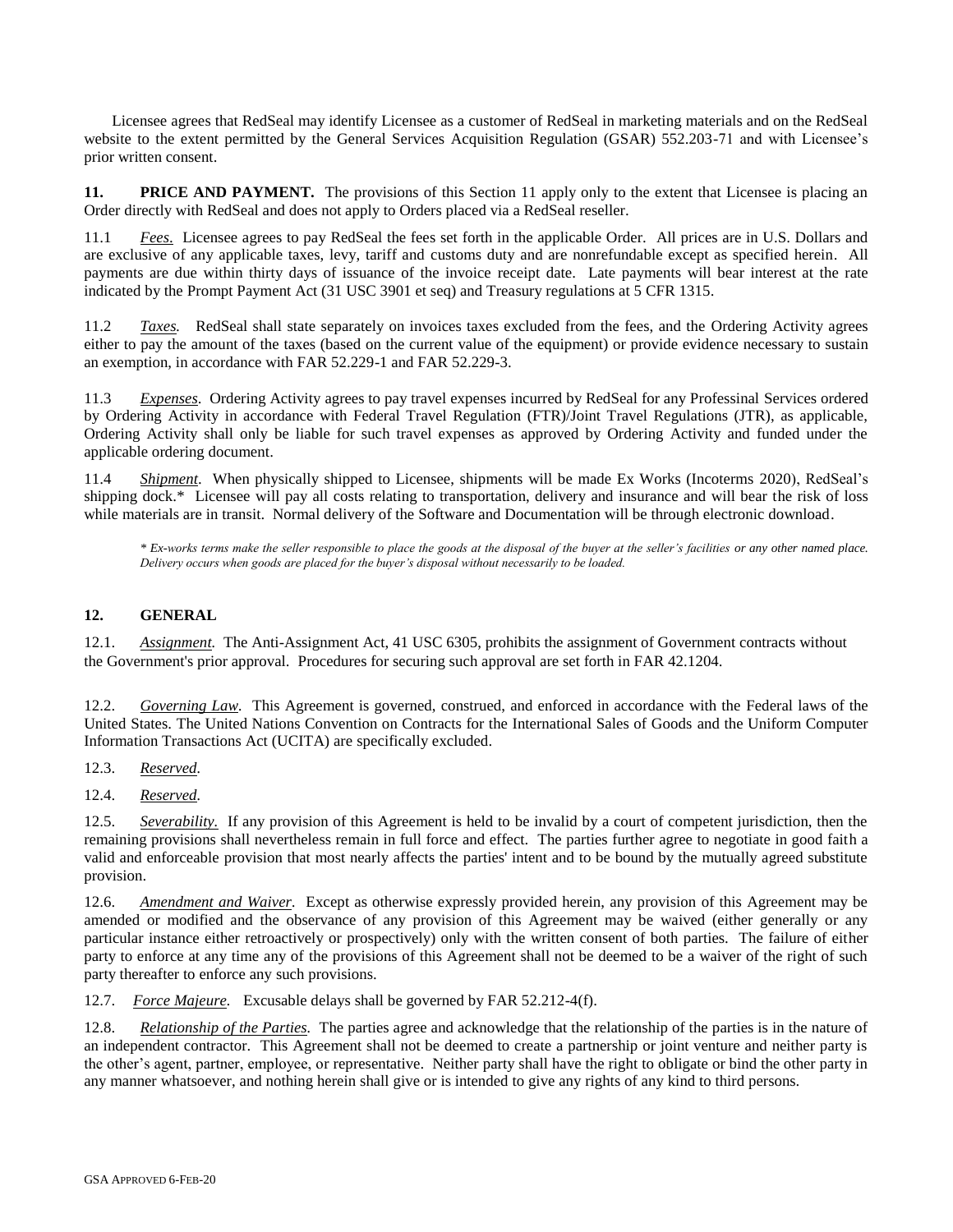12.9. *Export and Government Rights.* Licensee acknowledges and agrees that the Products and related technology subject to this Agreement are subject to the export control laws and regulations of the United States, the European Union and other countries including U.S. embargo and sanctions regulations and prohibitions on export for certain end uses or to certain users. Licensee agrees to comply with all such laws and regulations. Licensee shall ensure that the Products and related technology are not (1) sold, transferred or diverted to any U.S. or E.U. sanctioned or embargoed country (including, but not limited to, Cuba, Iran, Sudan and Syria), unless authorized by U.S. export license or regulation; (2) sold, transferred, or diverted to any person, firm, or other entity listed in the U.S. Department of Commerce Denied Persons List or Entity List, the U.S. Department of the Treasury's Specially Designated Nationals List, the U.S. Department of State's Debarred Parties listing, or any E.U. or local country listing of sanctioned persons; (3) sold, transferred, or diverted to any nuclear weapons, nuclear power, nuclear research, chemical/biological weapons, or missile/rocket technology end-user or end-use; or (4) sold, transferred, or diverted in violation of any other applicable import/export laws, regulations, licenses, or government orders. Licensee is responsible for obtaining any licenses to export, re-export, transfer or import the Products. Licensee shall promptly advise RedSeal in writing of any known or suspected sale, transfer, or diversion in violation of the foregoing. The obligations of this Section as to these laws shall survive any termination of this Agreement.

12.10 Government Rights. The Software and Documentation are deemed to be "commercial computer software" and "commercial computer software documentation," respectively, pursuant to FAR Section 12.212(b), as applicable. Any use, modification, reproduction, release, performing, displaying, or disclosing of the Software or Documentation by the U.S. Government or other government entity shall be governed solely by the terms of this Agreement.

12.11. *Language.* The original of this Agreement is in English and Licensee waives any right to have it written in any other language. Section headings are for convenience only.

12.12. *Notices.* Any notice required or permitted to be given under this Agreement shall be in writing via first class mail, postage prepaid, certified or registered mail or overnight courier, address to RedSeal as follows: RedSeal, Inc., 1600 Technology Drive, 4<sup>th</sup> Floor, San Jose, CA 95110, Attn: Chief Financial Officer, 408-641-2200 and to the contact information the Ordering Activity provides. This information in 12.12 may be updated/amended without having to amend this Agreement.

12.13. *Entire Agreement.* This Agreement and any exhibits attached hereto, as well as applicable Orders, the underlying GSA Schedule Contract, Schedule Pricelist, constitute the entire, final, exclusive agreement between the parties and supersede all previous agreements or representations, oral or written, relating to this Agreement except to the extent that Licensee has executed a separate End User Software License Agreement with RedSeal for the Products. Licensee acknowledges having read the terms and conditions set forth in this Agreement, understands all its terms and conditions, and agrees to be bound thereby.

[SIGNATURES AND EXHIBITS FOLLOW]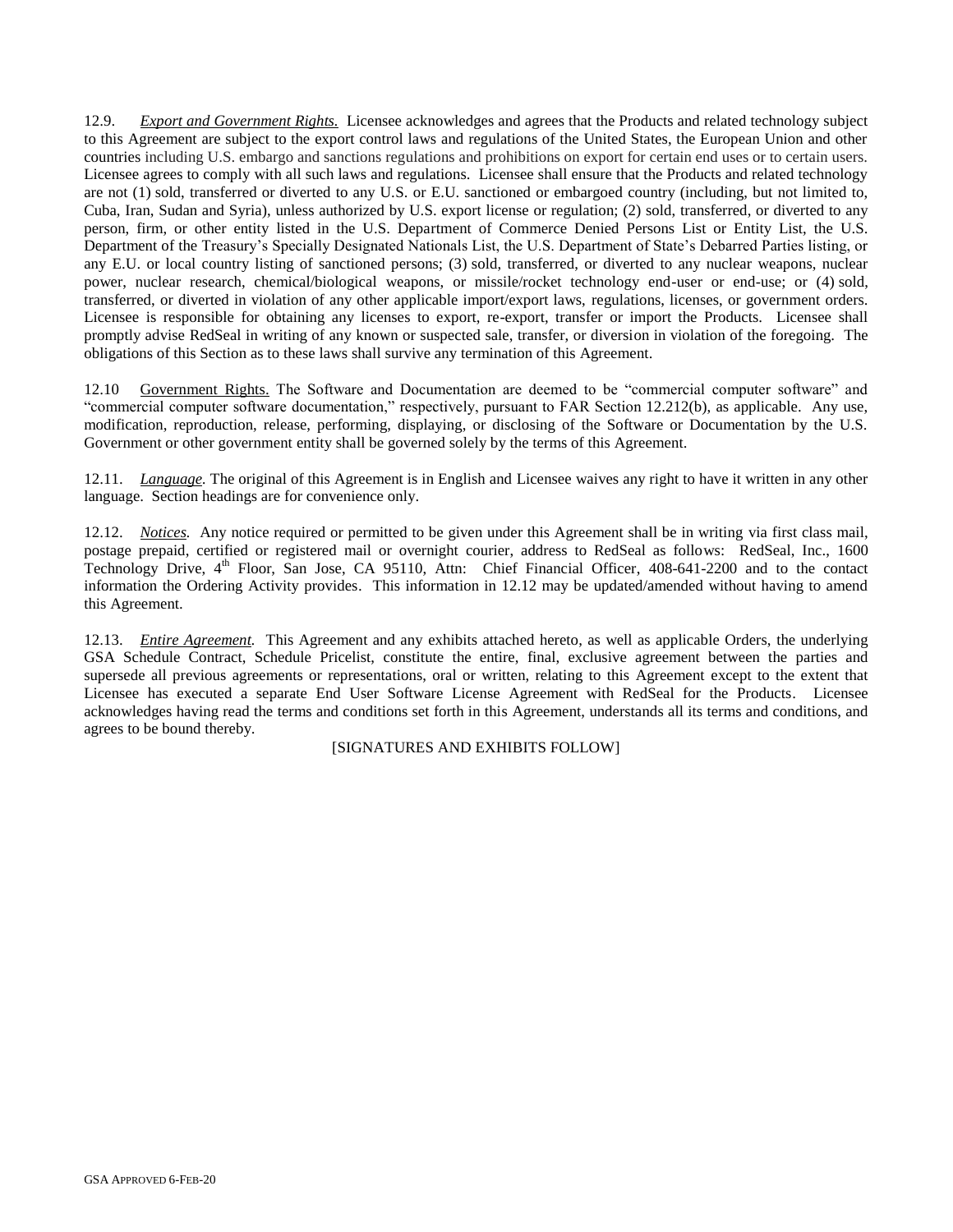Accepted by RedSeal, Inc. *Accepted by Licensee:* 

| <b>Authorized Signature</b> | <b>Authorized Signature</b>                                      |
|-----------------------------|------------------------------------------------------------------|
| Name:                       | Name:<br><u> 1980 - Jan Barbara, martxa al II-lea (h. 1980).</u> |
| Title:                      | Title:                                                           |
| Date:                       | Date:                                                            |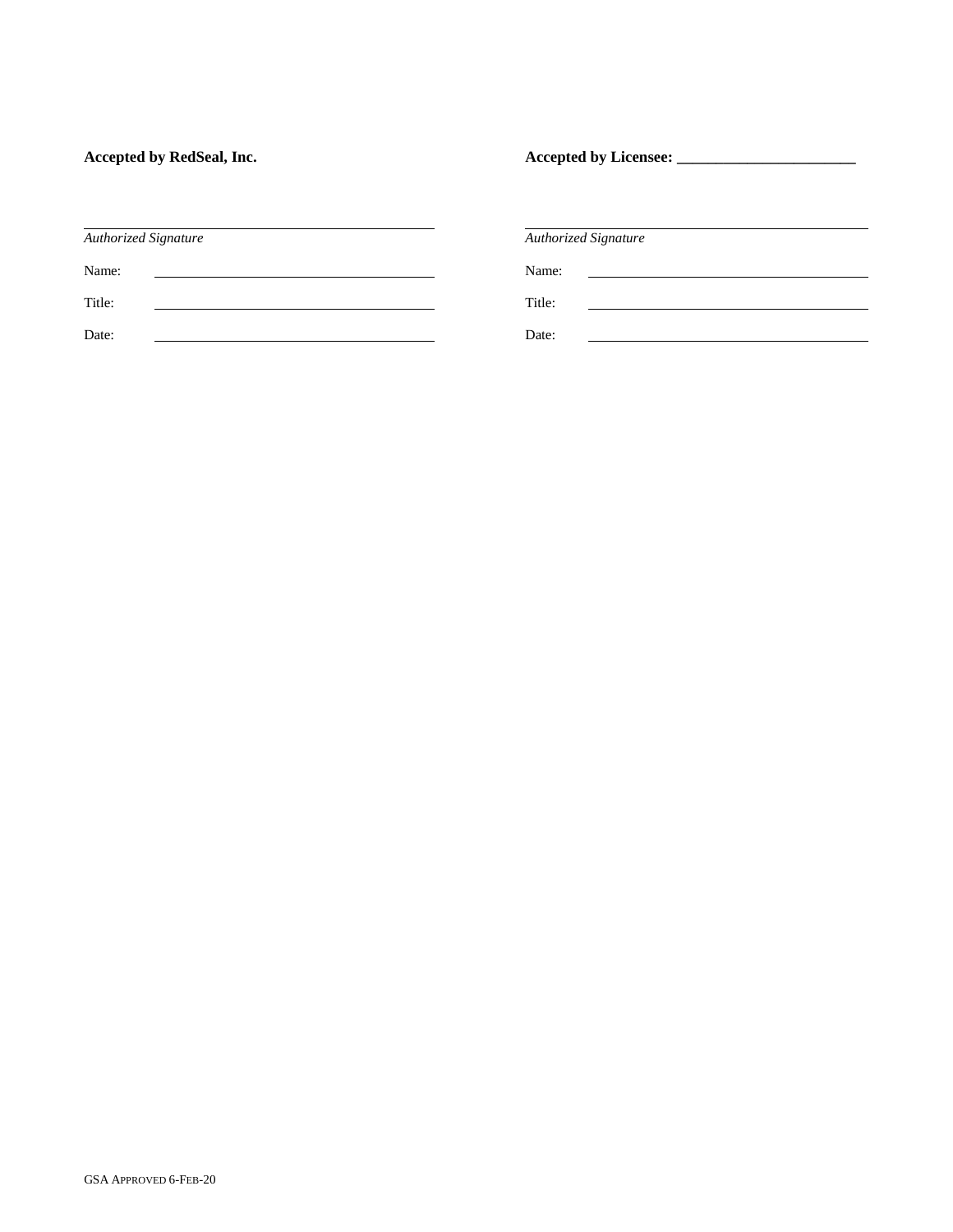#### **Exhibit A –RedSeal Maintenance**

In consideration of Licensee's purchase of Maintenance, RedSeal shall perform the following Maintenance during the applicable Maintenance Term. The Maintenance Term is the term for which Licensee has ordered Maintenance as specified in the Order.

#### **1. MAINTENANCE.**

**1.1 Error Correction.** For purposes of this Exhibit A, **"Error"** means a nonconformity in the Software which causes the Software to not substantially conform to the applicable Documentation and **"Error Correction"** means additional or replacement code of the Software or a workaround solution provided by RedSeal to remedy an Error. RedSeal will use commercially reasonable efforts to correct any Errors in the Software in accordance with the priority assigned by RedSeal in its discretion. RedSeal will provide services directly to the Licensee's Technical Contact(s).

**1.2 Licensee Assistance.** Licensee will provide RedSeal with information in Licensee's possession as reasonably necessary to allow RedSeal to duplicate the Error.

**1.3 Licensee Technical Contact.** Licensee will designate on the applicable Order technical contact persons **("Licensee Technical Contacts"**) who will receive all Error Corrections, Updates, correspondence and other communications concerning the Software. The Licensee Technical Contacts may be changed from time to time upon written notice to RedSeal.

**1.4 Supported Versions.** RedSeal will provide Maintenance only for Software released during the prior 12 months.

**1.5 Technical Support.** RedSeal will provide Technical Support service via telephone, web based Support Portal, and email to the Licensee Technical Contacts. Assistance will be available during published Support Hours consistent with the Maintenance level purchased**.** RedSeal will use commercially reasonable efforts to meet the initial response times set forth below from the time an inquiry is received by the appropriate RedSeal contacts during the Support Hours.

| <b>MAINTENANCE</b><br><b>LEVEL</b> | <b>SUPPORT HOURS</b>               | <b>INITIAL SUPPORT</b><br><b>RESPONSE TIME</b> | <b>HARDWARE</b><br><b>REPLACEMENT</b> |
|------------------------------------|------------------------------------|------------------------------------------------|---------------------------------------|
| <b>Basic Maintenance</b>           | Mon-Fri 6am - 6pm<br>Pacific Time  | 4 hours                                        | 5 Business Days                       |
| Premium Maintenance                | Mon-Sun $24$ hours<br>Pacific Time | l hour                                         | 2 Business Days                       |

Licensee must have a current Maintenance contract on all licensed Products in order to receive Technical Support services for any of the licensed Products. RedSeal reserves the right to change support hours and response times at the time of Maintenance renewal.

**1.6 Limitations.** RedSeal will have no obligation for the correction of Errors that result from: (i) Licensee's failure to implement any Updates which are provided by RedSeal; (ii) use of the Products other than in accordance with the Documentation; (iii) any alterations of or additions to the Products performed by parties other than RedSeal; (iv) use of the Products in a manner for which they were not designed or outside the scope of this Agreement; (v) accident, negligence, or misuse of the Products by any party other than RedSeal; or (vi) combination of the Products with other products not supplied by RedSeal. In addition, RedSeal is not obligated to correct Errors that cannot be remedied due to the hardware on which the Software is operated if such hardware does not meet the minimum systems requirements specified in the Documentation. If RedSeal agrees to remedy any errors or problems not covered by the terms of this Agreement, RedSeal will invoice Licensee, and Licensee will pay RedSeal, for all such work performed at RedSeal's then-current time and materials charges. Licensee acknowledges that RedSeal is under no obligation to provide Maintenance with respect to any Hardware or any Software for which Licensee does not have a valid license.